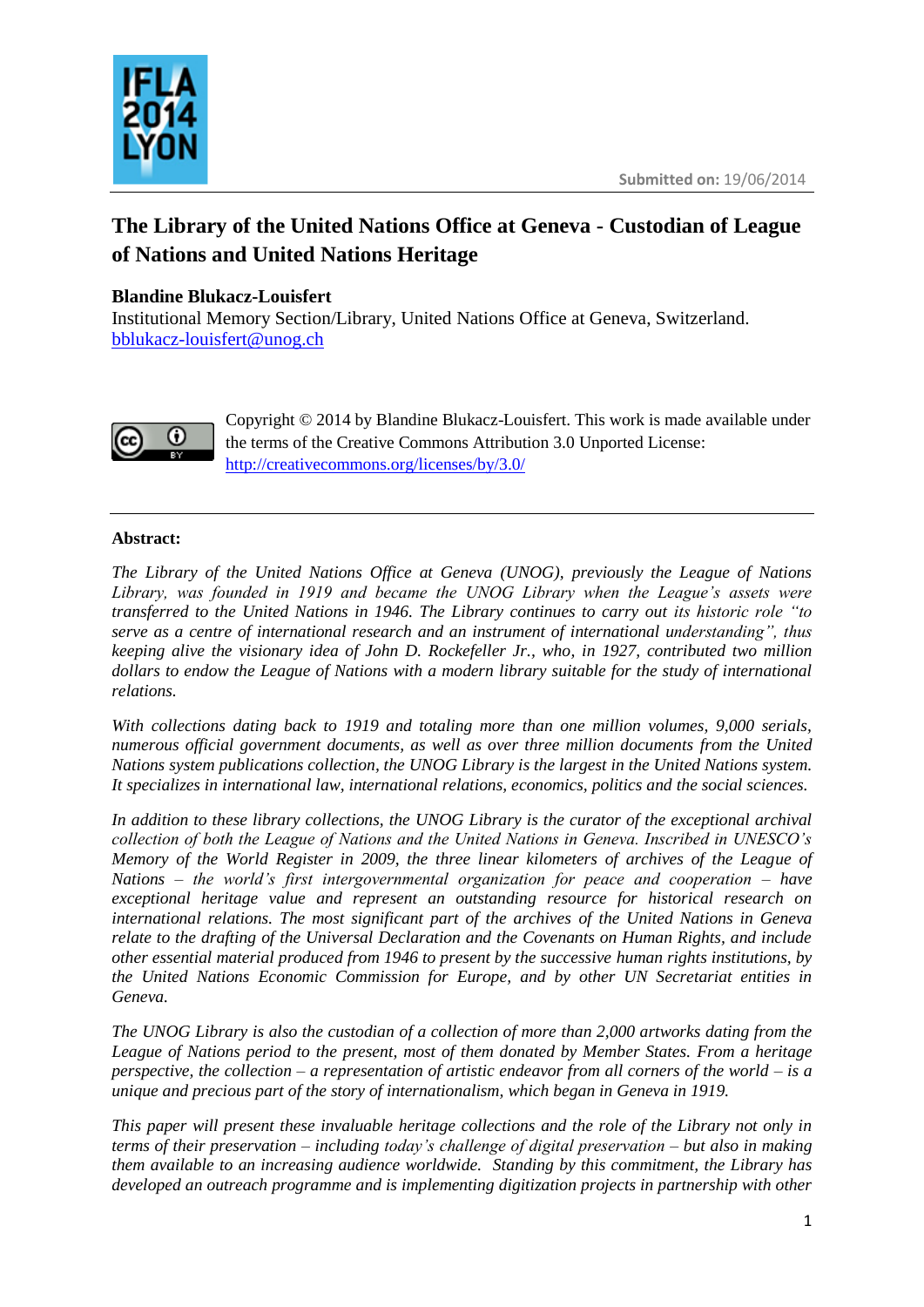*renowned libraries and academic institutions, as well as with United Nations member states governments.*

#### **Keywords : League of Nations, United Nations, Heritage, Preservation, Digitization**

## **Introduction**

*"The instrument forged in Geneva which we transmit to the Organisation of tomorrow in the spirit in which it has hitherto been used will constitute a pledge for the future"*. Max Petitpierre, Delegate of Switzerland to the last League of Nations Assembly in April 1946.

The Library of the United Nations Office at Geneva (UNOG), previously the League of Nations Library, became the UNOG Library when the League's assets were transferred to the United Nations in 1946. One of the few major library institutions that remained untouched after World War II in Europe, the UNOG Library houses unique and historically important collections and acts as a safe house for rare items that capture some of the key political and social developments of the 20th century.

Today the UNOG Library carries out a mandate spanning three key objectives:

1. To serve as a central Library for UNOG, the specialized agencies and other intergovernmental and non-governmental organizations headquartered in Geneva, for the Permanent Missions in Geneva, and for qualified external researchers.

2. To act, through its Institutional Memory Section, as a repository for all records of the Organization that have enduring historical or administrative value, including the League of Nations Archives and paper related to pacifists movements of the late 19<sup>th</sup> century.

3. To manage and promote UNOG's Cultural Activities Programme and Artworks collection.

Through these mandates, the UNOG Library aims to uphold the vision of John D. Rockefeller, Jr., who, in 1927, made a significant donation to the League of Nations that enabled the construction of the library building "to serve as a centre of international research and an instrument of international understanding".

## **1. The Library as "natural" custodian of heritage assets**

#### a. **The League of Nations Library**

Founded in the wake of the First World War, the League of Nations was established in order to provide the world with relief from armed conflict. The Covenant of the League of Nations forms the first part of the Versailles peace treaty of 1919. It outlined the goals, organs, procedures and commitments of the League, whose headquarters was established in Geneva. As an essentially political organization, the League was entrusted with keeping peace through international law, arms control, conference diplomacy, and the idea of collective security. It also aspired to regulate international cooperation in a wide range of activities, from drug control to intellectual cooperation, from refugee protection to public health and transit and communications standardization.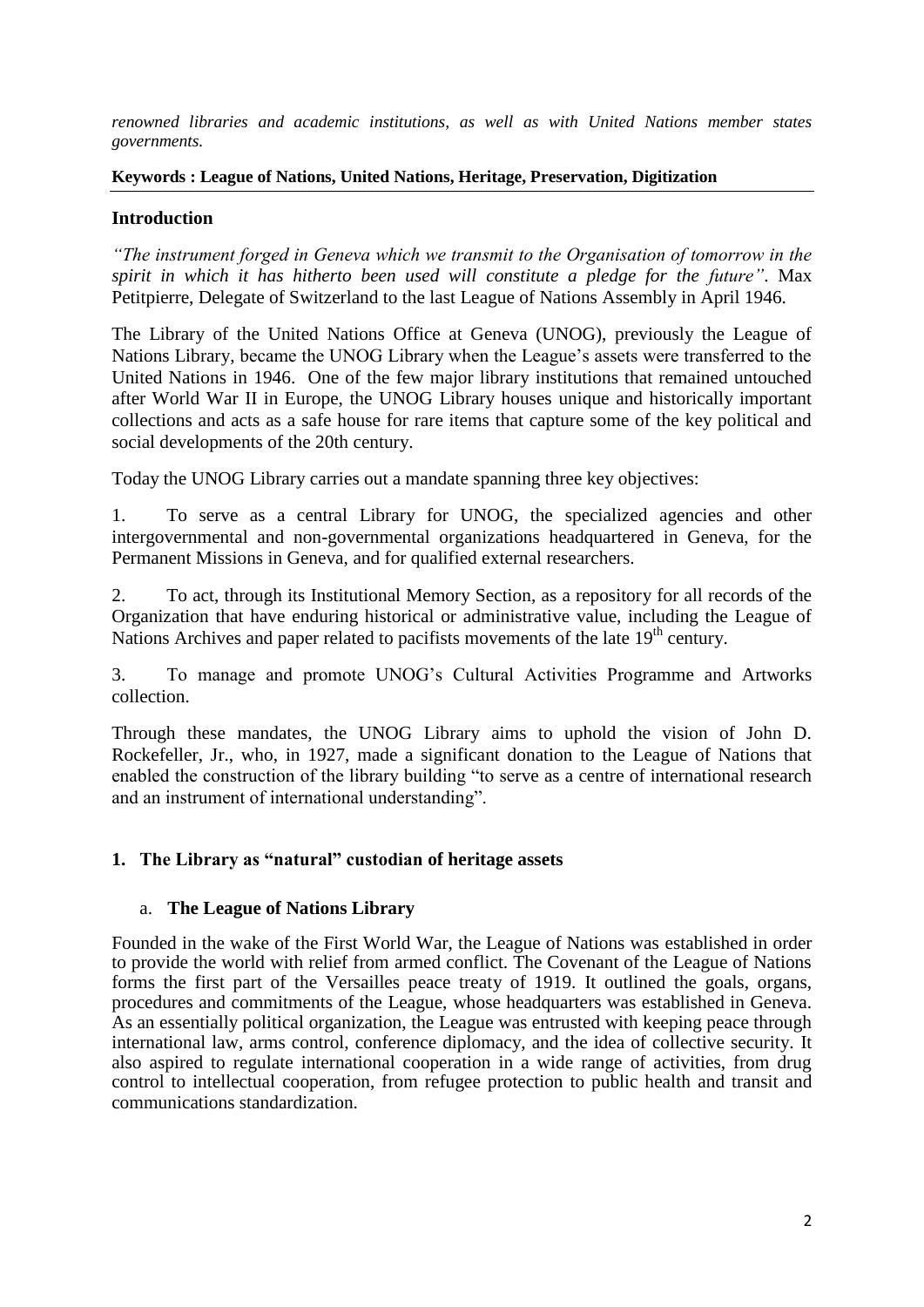On 10 January 1920 the League of Nations officially came into being with the entry in force of the peace treaty. The organization consisted of an Assembly and a Council, both assisted by a Permanent Secretariat, which was the technical organ of the League. Appointed and headed by the Secretary-General, the Secretariat was set up in Geneva, first in the Palais Wilson and later in the Palais des Nations. There were 42 founding member states in 1919. A further 21 countries joined between 1920 and 1937, but 7 left, withdrew or were expelled before 1946

The League of Nations Library, created along with the League's Secretariat to service the delegates to the Assembly and Council, as well as the Secretariat staff members, was conceived as a modern specialized Library of 90,000 volumes at the time of its creation.

In September 1927, shortly after the League had decided to construct its own building, the Palais des Nations, it was offered two million dollars by John D. Rockefeller Jr. to build and endow a library. It was Rockefeller's idea that this library would not only serve as an information center for the Secretariat of the League, but also as a world center for the study of international questions.

The Rockefeller grant helped crystallize the underlying principles of the library, which had a twofold objective. In the first place, it was to be a working library for the League and provide the information necessary for the decisions made by the League. Second, it was to be a library that would express the civilization and culture of the various countries so that the people of the world would come to understand each other and, through such understanding, to live together in peace.

The collections formed a Reference Library of international relations covering all of the activities of the League in political, social and economic questions, finance, health, international law and related subjects.

In addition to acquired monographs and periodicals on subjects of interest to the work of the League, its collections included the Organization's own publications– Official documentation, such as the *Official Journal* and minutes of various organs and committees, as well as Sales Publications. The League Library created a network of depository libraries, to which the official documentation was sent.

In return, government documents supplied free of charge by the Member States played a very important role in the library's collection of current information. They contained official data often not available from any other source. The library regularly received official documents and gazettes of the states, colonies territories, and other administrative units, official statistical publications and national law.

The collection in law and politics was the strongest one of its kind in Europe. A special effort was made to form a complete collection in international and national law and to make these works easily accessible, because a large part of the work of the League consisted of comparing national legislation.

It also acquired an exceptional collection of rare books concerning international relations, diplomacy, peace and disarmament, some of them dating back to the  $16<sup>th</sup>$  century.

The League Library also started developing archival collections on the history of international relations. In 1931, an essential archival "fonds" on the Peace Movement was acquired: the private papers of Alfred Fried and Bertha von Suttner, Austrian pacifists from the end of the nineteenth century, preserving records from an important phase of the peace movement prior to 1914.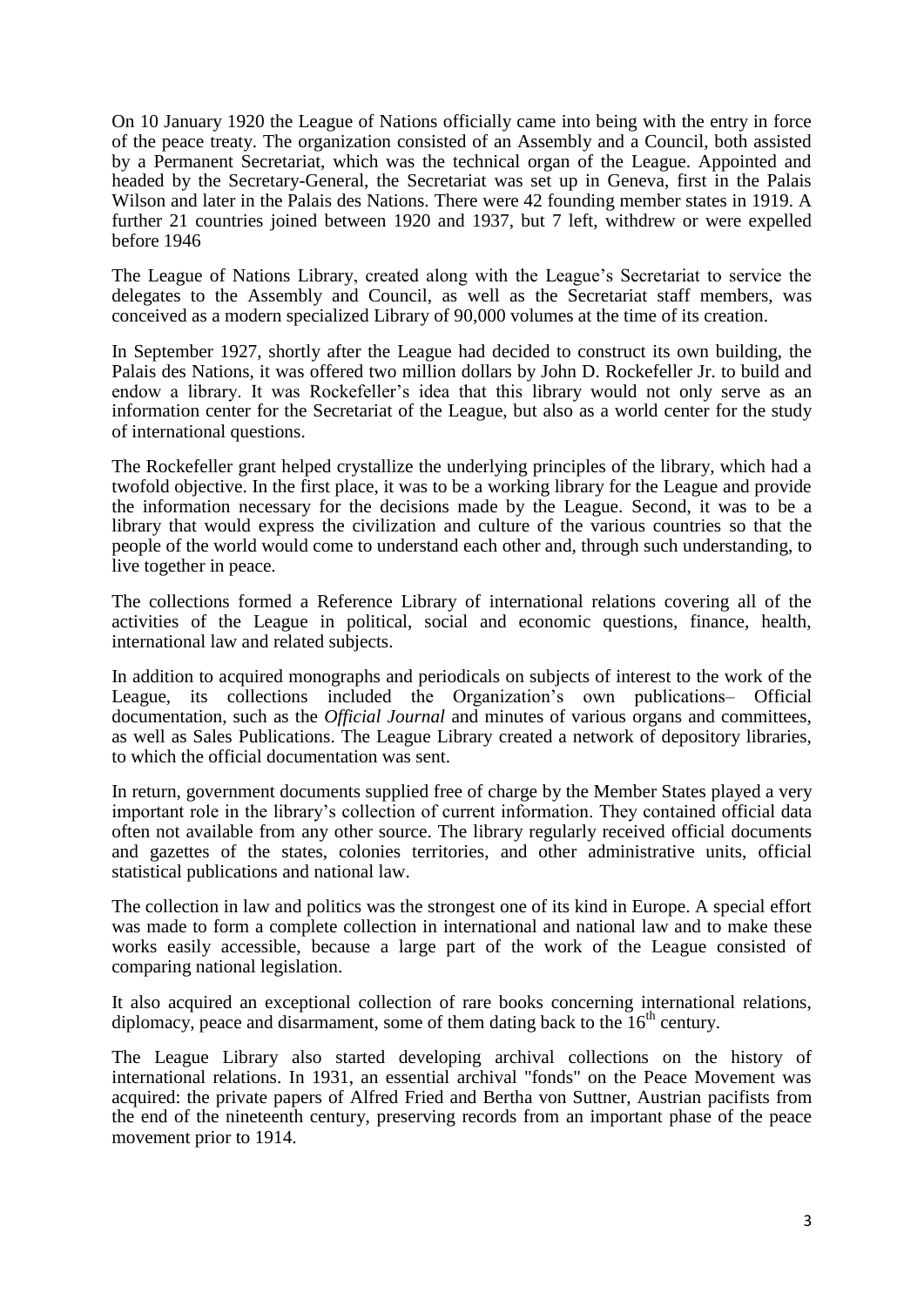#### **b. The Library of the United Nations in Geneva**

In 1946, after its last Assembly took place, the assets of the League of Nations were transferred to the newly created United Nations.

On 19 April 1948, in a letter addressed to Julian Huxley, Director-General of UNESCO, Gunnar Myrdal, Executive Secretary of the newly established Economic Commission for Europe, explained the crucial role played in Europe by the Geneva Library: *"The war has created terrible havoc in Europe's libraries; some of them have been completely or partly destroyed, others have been depleted or not kept up-to-date. The United States, on the other hand, and the East Coast and the New York area in particular, can boast of a great number of excellent libraries. It would be a great pity if the United Nations were to injure Europe's library situation yet further by transferring such an important collection as the one in Geneva to the U.S.A. where it is not needed".*

The Library and its collections remained in Geneva and became the United Nations Library at Geneva.

From its creation and the construction of a new building, the library had been intended to become the League's institutional memory, with a Museum planned at the design stage of the building. The Museum became a reality in 1947, following the transfer of the League's assets to the United Nations, to exhibit archival documents, portraits and the most significant artefacts of the history of the League of Nations.

The property of the League of Nations Secretariat archives was also turned over to the newly created United Nations. However, apart from the above-mentioned peace movements archival collections, the archival collections /fonds were not placed under the responsibility of the Library.

While some of the League's files were transferred to the Departments and Sections of the United Nations Secretariat in New York to serve as the foundations of their administrative or political activities, the bulk of the League's archives was kept in the vaults of the Palais des Nations.

In the late 1950s, at a time when historians started focusing their attention on the League of Nations archives, the files that had been transferred to New York gradually found their way back to Geneva, and were placed under the responsibility of the Library, which, having acquired the solid reputation of being a center for research and intellectual exchange, was considered the most natural place. Thanks to funds offered by the Carnegie Endowment for International Peace, the League of Nations archives were classified, lists were established, and the archives were finally opened to the general public in 1969. The League of Nations Archives and Historical Collections became a Library Unit, and a special Reading Room was established within the Library's premises.

During the same period, the registry and records management functions of the United Nations Office at Geneva (UNOG) were placed under the authority of the Administration Division, and were not related to the Library.

In June 2000, having identified the need to ensure a stronger coordination between records management and the management of historical archives, the UNOG Director-General transferred all UNOG archive-related functions to the Library. The archives of the UN in Geneva include those concerning human rights institutions, as well as those of the United Nations Economic Commission for Europe and of the United Nations Conference on Trade and Development.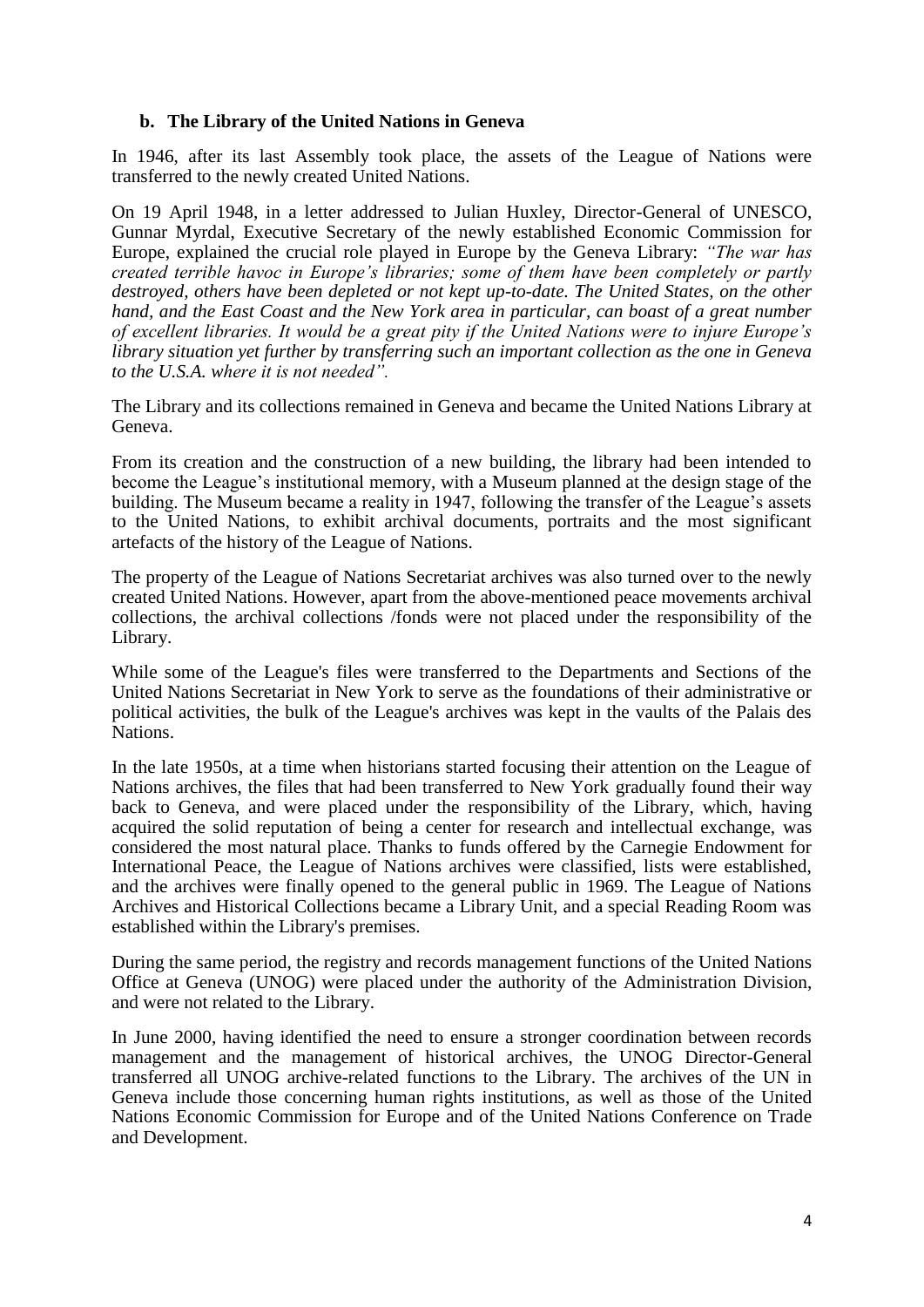This was followed by a ten-year period of efforts to reform records management procedures and practices, to better preserve historical archives, and to make this heritage – of more than 6 linear kilometers of archival material – more accessible to a large public worldwide.

In 2009, the exceptional heritage value of the archives of the League of Nations, and their outstanding importance for historical research on most of the countries of the world – Member States or not – was recognized when they were included in UNESCO's Memory of the World Register.

The Cultural Activities Programme (CAP) was added to the UNOG Library's set of responsibilities formally during the UN International Year of Dialogue Among Civilizations in 2001. Since then, the UNOG Library has consistently and coherently built on its mandates to become a center for intellectual, academic and cultural outreach to the global community and a hub for cultural diplomacy and academic exchange.

The responsibility for the management of the UNOG and League of Nations artwork collection was also added to the functions of the UNOG Library, which became the curator of a collection of more than 2,000 artworks, most of them donated by Member States.

## 2. **Facilitating access to and preserving heritage assets: challenges and opportunities**

The legacy of the League of Nations is clearly evidenced in the structure and functions of the United Nations, whose specialized agencies are largely founded on the work initiated by the League of Nations. As such, the position of the organization as a ground-breaking attempt to create international peace and cooperation – in fields spanning from refugee protection to public health, from intellectual cooperation to minority rights or from transport and communications to global solutions to the economic crisis – cannot be disputed, and its contribution is recognized by the many researchers and scholars who consult the archives to this day.

From a heritage perspective, the artwork collection – a representation of artistic endeavor from all corners of the world – is a unique and precious part of the story of internationalism, which began in Geneva in 1919.

There has been indeed a huge increase of interest in the League's heritage – including architecture, archives and artworks – in the past ten years, not only from academics, but also from Member States, civil society, and the general public.

In the early 2000s, the Library management faced the following situation: the heritage collections had been accumulated over the years, but not necessarily properly curated, due to a lack of resources to be dedicated to these areas. Recognizing the pressing need to take remedial actions, the UNOG Library progressively redeployed existing resources – human, financial and space – in order to provide wider access to and to preserve these invaluable archival and artwork collections.

A set of measures were taken over the years, culminating in a major restructuring exercise within the Library in 2013, which created the Institutional Memory Section, equal to the Library Services Section in number of staff. The Institutional Memory Section's mission includes all aspects of the institutional memory life-cycle, from the management of records to the preservation of archives and their dissemination to the international community, while the mission of the Library Services Section is to support information and research needs of the United Nations system and all other authorized users. The UNOG Library structure is supplemented by a third pillar: the Strategic Planning, Programme Evaluation and Outreach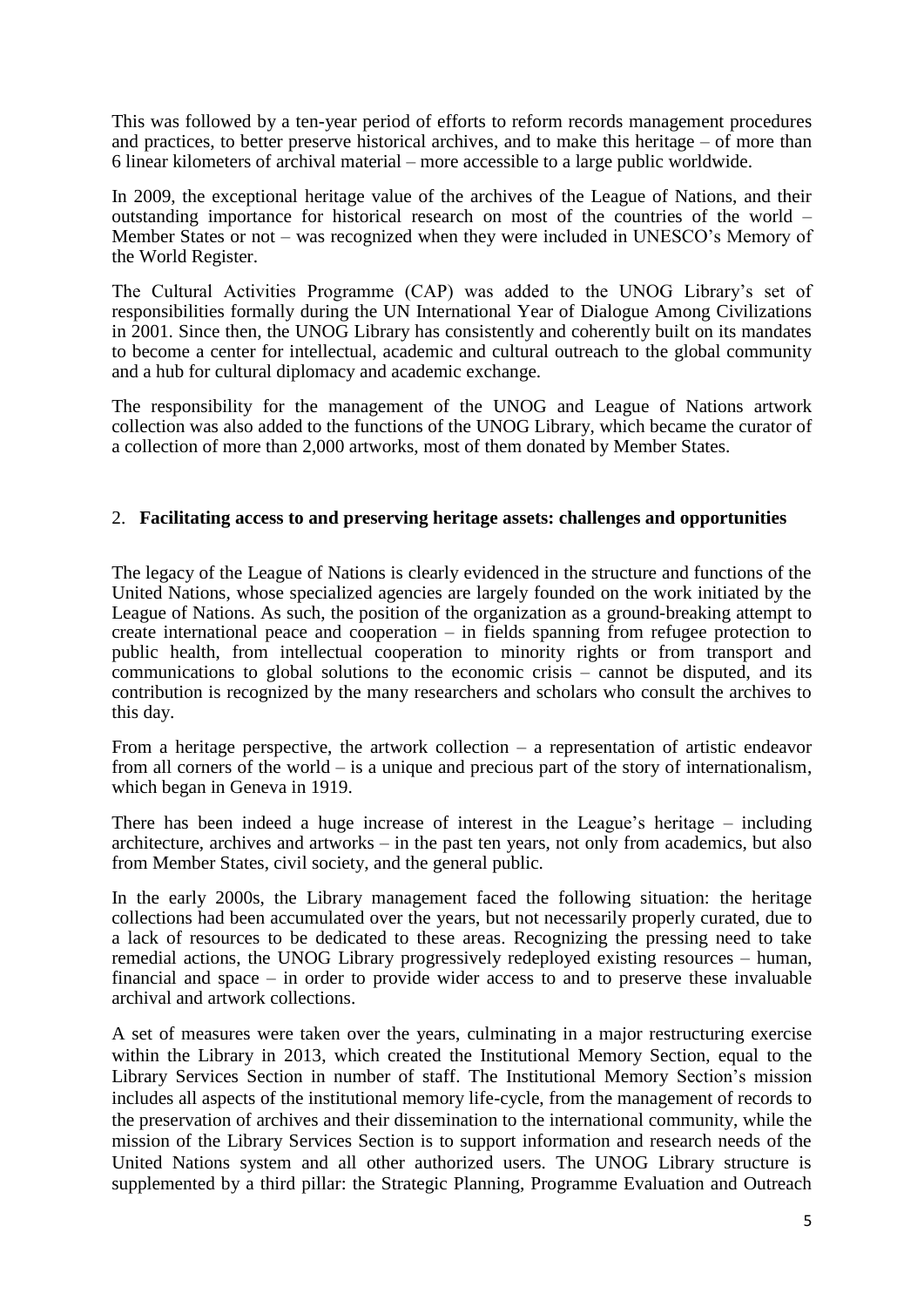Section, which includes the management of Cultural Activities and of the artwork collection.

## **a. Facilitating access to heritage assets worlwide**

A few months prior to the restructuring, in 2012, renovation projects in the Library Reading Rooms had included the consolidation of in-person reference services for the League of Nations and United Nations Archives at Geneva in what used to be the Periodicals Reading Room. Named after John D. Rockefeller Jr., to celebrate the 85<sup>th</sup> anniversary of his donation to the League Library, this room now offers optimal research conditions and a "one-stop shop" for scholars working on international relations and diplomacy since the end of the  $19<sup>th</sup>$ century.

Research in the archives are facilitated by a set of tools and finding aids which have been developed over the last decade, and which include an *online catalogue*<sup>1</sup> and a [Research Guide](http://libraryresources.unog.ch/leagueofnationsarchives) for the League of Nations<sup>2</sup>. The online catalogue offers an overview over the publicly accessible collections and allows for the viewing of digitized documents. The Guide contains information about the holdings and structure of the archive, catalogues and guides, digitized finding aids, useful databases and online resources, links to related collections and further resources.

The rising popularity of the archival material was reflected in the 103 percent increase in reference questions received in 2013, and the UNOG Library recognizes the need to implement large scale digitization in order to provide virtual access to many of the items in its rich collections. Digitization projects were indeed initiated as early as 2000, with the digitization of the [League of Nations photo collection](http://www.indiana.edu/~league/index.htm) in partnership with the University of Indiana (U.S.). The papers of the last Secretary-General of the League of Nations, Sean Lester, the papers of the Austrian pacifist, Bertha von Suttner, the collection of UNOG human rights photos and original records related to the drafting of the Universal Declaration of Human Rights have been digitized and are available through the archives online catalogue. Key documents displayed in the League of Nations Museum have been made available to a large public through the [World Digital Library.](http://www.wdl.org/en/search/?institution=united-nations-office-geneva-library) In addition to these rather small scale projects carried out in-house, the Official Documents issued by the main organs of the League, the Assembly, the Council and the Secretariat are currently being digitized by an external company on the Library's budget.

The resources required to digitize the vast collections on a large scale are lacking, however, and the Library is seeking partnerships which will help accelerate the process. More and more governments and heritage institutions express their interest in funding the digitization of portions of the archives of special interest to them, and projects have been recently launched with the Government of Georgia, the Government of Lithuania, and the U.S. Holocaust Memorial Museum. A large part of the archives related to refugee protection, the "Nansen Fonds", digitized by the National Archives of Norway will soon be made available online, and more projects are currently being discussed with several potential partners.

 $\overline{a}$ 

 $<sup>1</sup>$  An archives management system, scopeArchiv, was acquired in 2003 and the description of the various fonds</sup> and collections is done – in general down to the file level – using ISAD-G, the international standard developed by the International Council on Archives. In view of the volume of files to be described, this is still a work in progress.

<sup>&</sup>lt;sup>2</sup> Using Springshare's Libguides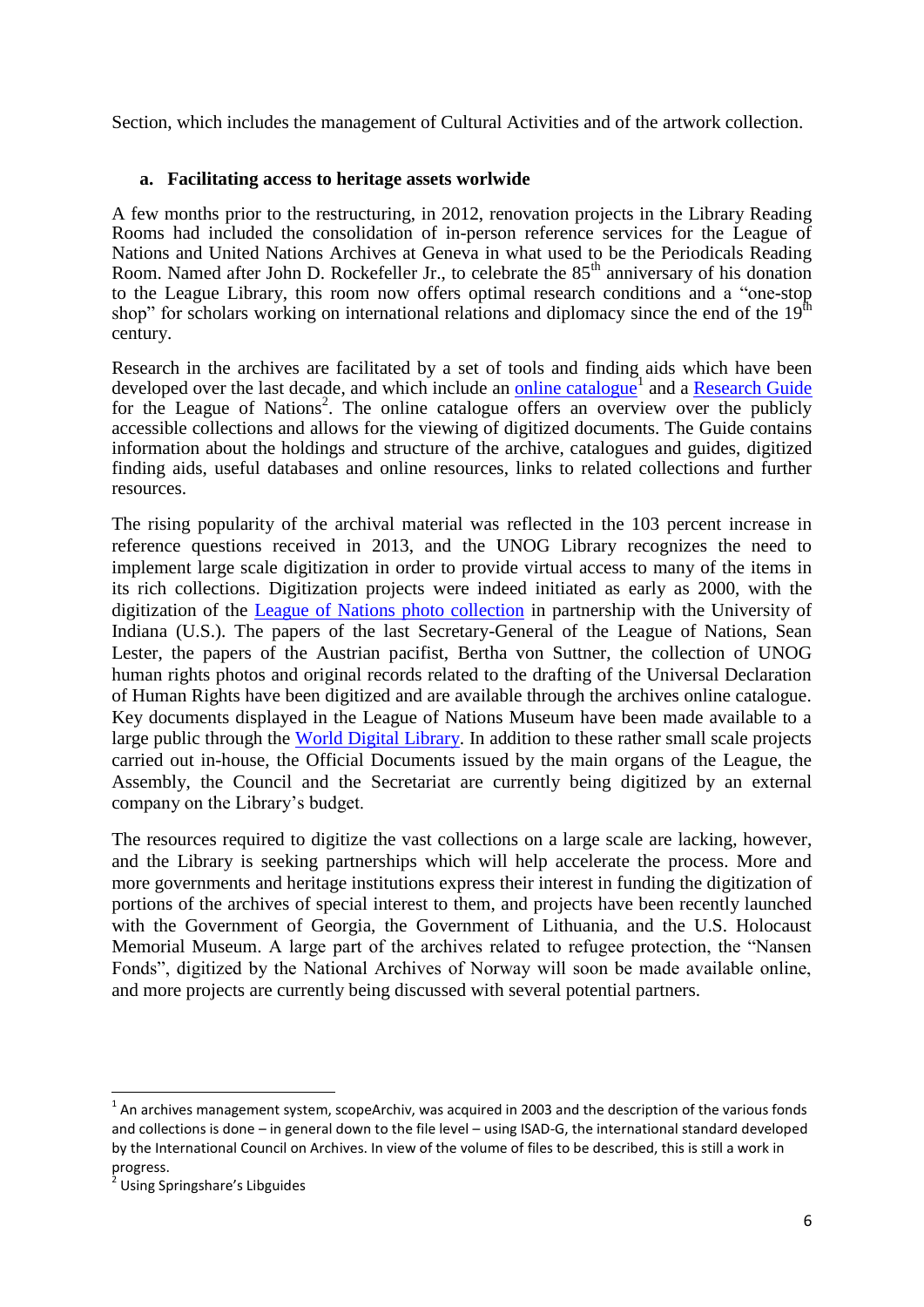#### **b. Preserving heritage assets**

League and UNOG paper archives are currently in satisfactory condition, but due to their acidity content, natural deterioration is to be expected. Preventive preservation measures – such as the rehousing of the files with acid-free material – are undertaken on a continual basis to reduce this effect. The UNOG Library employs a professional binder trained in conservation treatment, who executes most urgent repairs for individual pieces. Making the documents available online will also help to preserve them from any damage physical consultations may cause.

The UNOG Library faces significant storage and conservation challenges to its rich collections of historical and cultural material. While the collections continue to grow, the 75 year-old building and its associated maintenance problems pose increasing risks to their longterm preservation. A survey of storage conditions was done in 2004 by a preservation expert, following a flooding which affected UNOG archives. The recommended short-term measures, which were provided in order to protect documents and which could be executed by the Library, were implemented. Concerning recommendations for the long-term, which consist of providing new or dramatically improved storage facilities, the UNOG Library is actively looking for solutions within the framework of UNOG's Strategic Heritage Plan. This project, spear-headed by the Director-General, plans for the renovation of the Palais des Nations and upgrading and creating storage in line with international standards for its millions of books, journals, archives, artworks and official documentation, , which are an integral part of it.

The Strategic Heritage Plan will in particular have to take into account the artworks collection. Many of the artworks were donated by Member States in the 1930s at the time of the construction of the Palais des Nations, and are an integral part of this outstanding "Art Deco" monument. The artwork collection continues to expand, with about ten items donated by United Nations Member States each year. It is physically scattered, on display, throughout this huge building, sometime compared – by size – to the "Château de Versailles". Managing this collection is a challenging task for the Library, as there is currently no scope for increasing resources in this area beyond the redeployment of one post, done in 2013. This post has been assigned to the establishment of a management plan for and of a complete inventory of the collection. However, as the United Nations rules and regulations specify that donations should not entail any maintenance costs for the UN, some of the necessary conservation works can only rely on external donors.

#### **c. Making cultural heritage visible through outreach activities**

The UNOG Library promotes its services within the framework of a communication strategy. Outreach activities raise the visibility of the Library as an institution, but also of the Organization's institutional memory and heritage assets. Targeted audiences include internal stakeholders, such as UN senior management, diplomats and governmental officials and external stakeholders, such as academics, education and cultural institutions, the civil society and finally, the general public.

The Library as a whole, and the Institutional Memory Section in particular, engage in discussion groups, conferences and professional associations in Geneva and on an international level. It also organizes conferences and symposia on different historical or cultural issues related to the work of the League of Nations and the United Nations. It actively participates in the coordination and activities of the [History of International](http://www.hion.ch/)  [Organizations Network](http://www.hion.ch/) (HION) based in Geneva, which provides a platform for the "exchange of information between researchers, archivists and other people interested by the